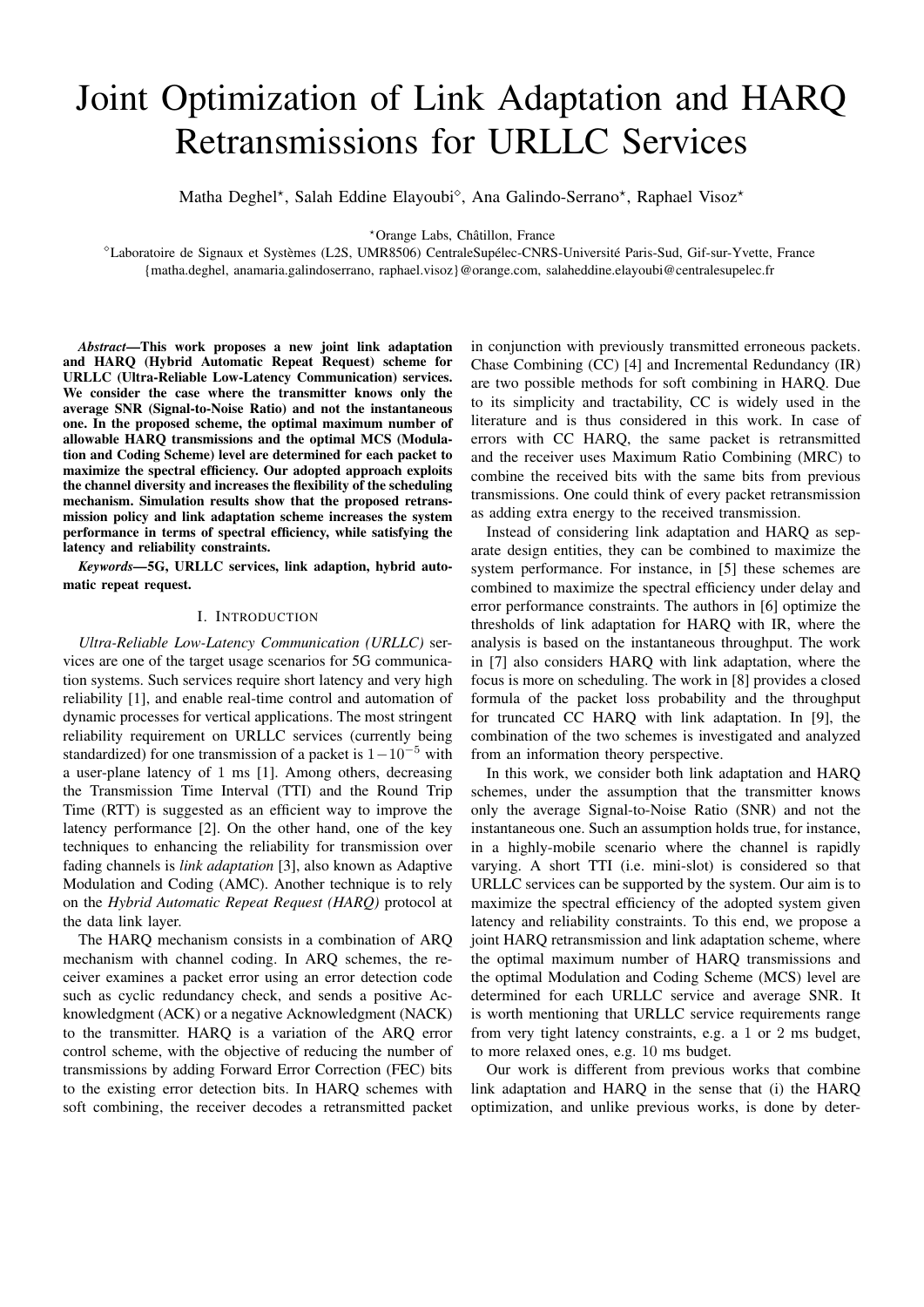mining the optimal maximum number of transmissions per packet, (ii) our proposed scheme increases the flexibility of the scheduling mechanism. Having such a high flexibility is especially important for scheduling URLLC services with very tight latency budgets, since more scheduling opportunities will be available for these services. It is worth noting that when the latency budget becomes very tight, the benefits of applying our approach is less noticeable.

The rest of this paper is organized as follows. The system model is given in Section [II.](#page-1-0) In Section [III,](#page-2-0) we provide the joint HARQ retransmission and link adaption scheme, and we analyze the corresponding system performance. Section [IV](#page-4-0) is dedicated to numerical results and relevant discussions. We finally conclude the paper in Section [V.](#page-5-9)

#### II. SYSTEM MODEL

<span id="page-1-0"></span>In this section, we first present the channel model under consideration. Then, we explain the adopted HARQ protocol and the associated packet error model. Finally, we describe the proposed transmission scheme.

We assume a system working under a Frequency Division Duplex (FDD) mode. It is also assumed that data are sent in fixed-size packets by the transmitter and in general each packet is acknowledged by the receiver.

# *A. Channel Model*

We consider a block fading channel with Rayleigh fading and a coherence time  $T_c$ . The received SNR then remains constant during a packet transmission, and is independent and identically distributed (i.i.d.) between different transmissions. We denote by  $\gamma$  the instantaneous SNR at the receiver. Let  $\bar{\gamma}$  be the average received SNR. The probability distribution function of  $\gamma$ , which we denote by  $p_{\gamma}(\gamma)$ , can be given as

$$
p_{\gamma}(\gamma) = \frac{1}{\bar{\gamma}} \exp\left(-\frac{\gamma}{\bar{\gamma}}\right). \tag{1}
$$

Note that we work under the assumption of an Additive White Gaussian Noise (AWGN) channel. Also, a fast-varying channel is assumed, i.e.  $T_c$  is sufficiently low, so the transmitter does not know the instantaneous Channel State Information (CSI), but only knows  $\bar{\gamma}$ . Nevertheless, we still consider link adaptation, where several MCS levels are used. Let  $m$ represent the MCS level (i.e. mode) with  $1 \leq m \leq M$ , where  $M$  is the number of MCS levels. The approach for link adaptation will be discussed in a subsequent section.

## *B. HARQ Protocol and Packet Error Model*

The considered HARQ protocol uses CC. Under CC type of HARQ, a packet is repeated with the same MCS until successful reception at the receiver or until the maximum number of allowable transmissions is reached. At the receiver, previous erroneous packets are stored in a buffer, so that a current packet retransmission can be combined with previously received erroneous packets before they are passed to decoder. We suppose that MRC technique is used to combine the packets. Let  $\gamma_k$  denote the received SNR at the kth transmission.

Then, after the combination of the packets, the resulting SNR at the kth transmission, denoted  $\gamma_{G,k}$ , can be written as

$$
\gamma_{\mathbf{G},k} = \sum_{i=1}^{k} \gamma_i.
$$
 (2)

For the adopted system, an approximation of the packet error probability as a function of the instantaneous SNR for an AWGN channel was found in [\[5\]](#page-5-4) as

<span id="page-1-2"></span>
$$
f_m(\gamma) = \begin{cases} 1, & \text{if } 0 < \gamma < \gamma_{\text{S},m} \\ a_m \exp\left(-g_m \gamma\right), & \text{if } \gamma \ge \gamma_{\text{S},m} \end{cases} \tag{3}
$$

where  $a_m$ ,  $g_m$  and  $\gamma_{s,m}$  are parameters that depend on the  $MCS$  level,  $m$ , and that are found through simulation and curve fitting.

Recalling that under the adopted HARQ protocol the receiver combines all the received packets using the MRC technique, and supposing that MCS level  $m$  is used, it can be seen that the packet error probability at the kth transmission is  $f_m(\gamma_{\text{G},k})$ .

#### *C. Proposed Transmission Policy*

Suppose we have a latency budget of  $T<sub>lat</sub>$  (in ms). We consider a short TTI (shorter than the 1 ms in LTE), which is denoted by  $T_{\text{TTI}}$  (in ms). Let  $T_{\text{RTT}}$  (in ms) represent the RTT, which is defined in this work as the duration of time between the transmission of a packet and the reception of the corresponding ACK/NACK, including the processing times at the transmitter and the receiver.

Unlike classical approaches where a retransmission is done immediately after the reception of a NACK, here we suppose that the transmitter is allowed to *wait* a duration of time equal to  $x$  (in ms) before retransmitting the packet; clearly,  $x$  should correspond to an integer number of TTIs. In other words, the waiting time between two transmissions of the same packet (if any) can be given by  $T = T<sub>RTT</sub> + x$ ; as presented in Figure [1.](#page-2-1) Accounting for the latency budget, the *maximum number of transmissions* that can be allowed for a packet, which we denote by  $K(x)$ , can then be written as

<span id="page-1-3"></span>
$$
K(x) = \left[\frac{T_{\text{lat}}}{T_{\text{RTT}} + x}\right],\tag{4}
$$

where  $\lceil z \rceil$  gives as output the least integer that is greater than or equal to z. Note that the maximum number of allowable *retransmissions* is  $K(x) - 1$ . It should also be noted that, under the latency constraint, the longest allowable waiting time before retransmission (after the reception of a NACK), denoted  $x_{\text{max}}$ , can be given as follows

<span id="page-1-1"></span>
$$
x_{\text{max}} = T_{\text{lat}} - T_{\text{RTT}} - \frac{1}{2} T_{\text{RTT}},
$$
\n(5)

which corresponds to a minimum number of allowable transmissions (of a packet) equal to 2, i.e. only one allowable retransmission. The expression in [\(5\)](#page-1-1) results from the fact that if for the first transmission there is a NACK, then:

– The time between the first transmission and the reception of the NACK is  $T_{\text{RTT}}$ .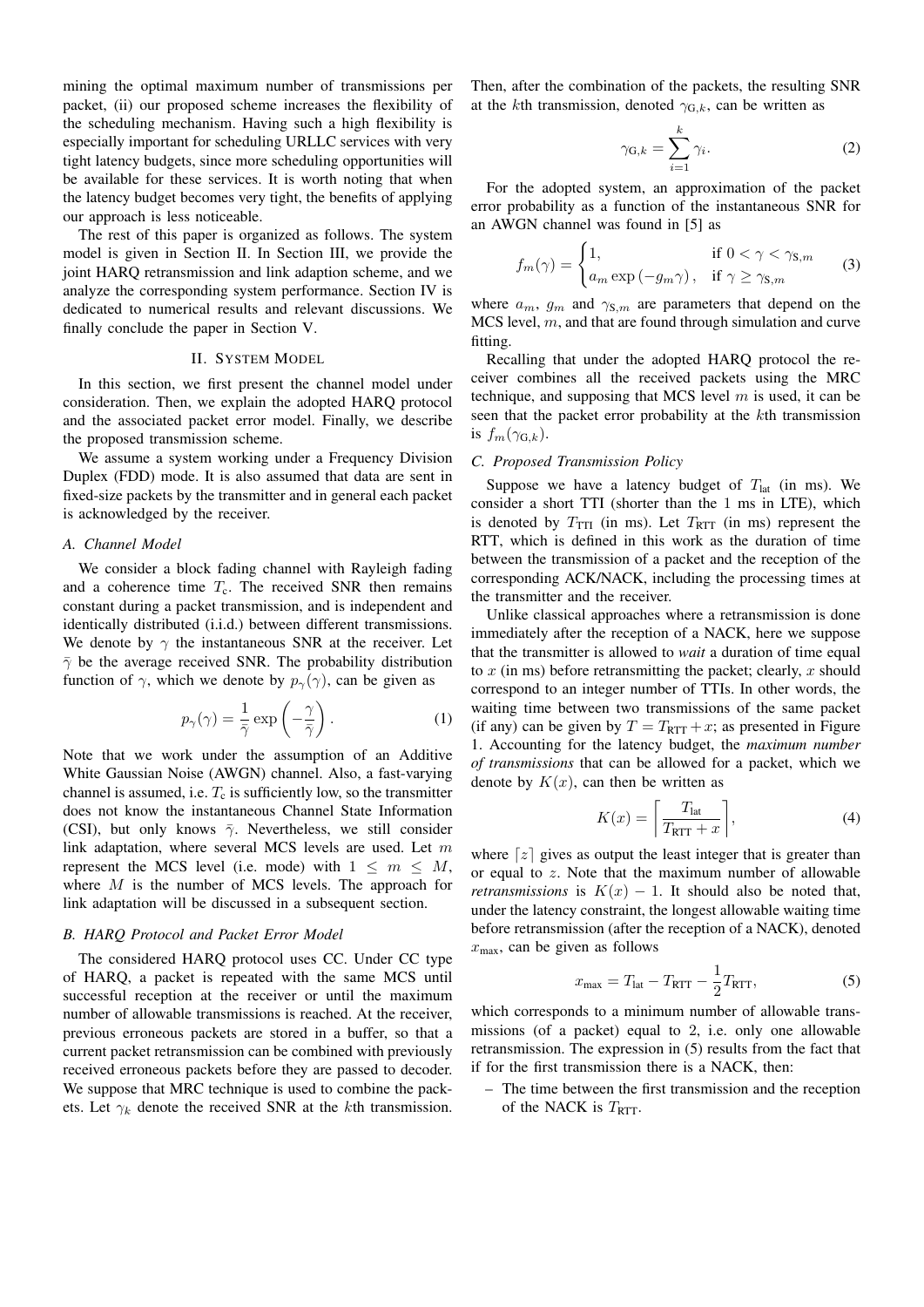<span id="page-2-1"></span>

Figure 1: Example illustrating the proposed transmission policy.

– After the second transmission the transmitter waits only for the packet to arrive to the receiver without waiting for the reception of the corresponding ACK/NACK, because anyway the packet cannot be transmitted again. For simplicity, we assume that this waiting time is half the RTT, i.e.  $\frac{1}{2}T_{\text{RTT}}$ .

From the above considerations we have

$$
0 \le x \le x_{\text{max}}.\tag{6}
$$

Based on all the above, the *transmission policy* we adopt can be described as follows:

- If an ACK is received, the next packet is sent in the next TTI.
- If a NACK is received, the same packet is retransmitted again but after a waiting time equal to  $x$ .
- A packet can be transmitted a maximum number of times equal to  $K(x)$ ; i.e. the maximum number of allowable retransmissions is  $K(x) - 1$ .

The approach to find x, and consequently  $K(x)$ , will be presented in the subsequent section.

Finally, some remarks on the choice and the importance of the above transmission policy are in order.

1) Recall that we work under the assumption of a block fading channel where the channel varies independently between two transmissions. Under such an assumption, it can be noticed that a system where a retransmission is always done immediately after the reception of a NACK can yield performance similar to the system we adopt, if equal max number of transmissions are always considered for both systems. However, the importance of our proposed transmission policy is the flexibility it provides in terms of scheduling, due to the waiting period  $(x)$  after the reception of a NACK and before retransmitting the packet. This flexibility is for instance important for scheduling URLLC services with very tight latency budgets. As a simple example, suppose there is a URLLC service with a latency budget of 10 ms. For such a service, and under some specific settings, we can afford to wait before retransmitting a packet in case of a NACK. If meanwhile there is a URLLC service with a more tight latency budget (e.g. 1 ms), then this service can be scheduled during the waiting period.

2) From another point of view, suppose that the coherence time is greater than the RTT, in which case the channel between two transmissions may not change. Since the reception of a NACK generally implies a bad channel quality, waiting for the channel variation before retransmitting the packet can be beneficial in this case, because we may have a better channel quality (i.e. diversity). Modeling and analyzing such a system is a very difficult task. This explains the choice of our adopted system, which can be seen as a special case of the system described before where we always wait for the channel variation before a retransmission.

#### <span id="page-2-0"></span>III. PROPOSED SCHEME AND PERFORMANCE ANALYSIS

In this section, we first provide an explicit formula for the packet loss probability. Then, the average number of transmissions is derived. Finally, joint retransmission policy and link adaptation scheme is proposed.

#### *A. Packet Loss Probability*

Define  $q(k, m)$  to be the probability that the k first transmissions of the same packet fail given that MCS level  $m$  is used. This probability can be expressed as follows

$$
q(k,m) = \mathbb{P}\left\{\text{NACK}_1, \dots, \text{NACK}_{k-1}, \text{NACK}_k \mid m\right\}. \quad (7)
$$

As shown earlier, given the instantaneous SNRs, the packet error probability for the *i*th transmission is  $f_m(\sum_{j=1}^i \gamma_j)$  if mode m is used. Thus, probability  $q(k, m)$  is the average of  $\prod_{i=1}^{k} f_m(\sum_{j=1}^{i} \gamma_j)$  over all the SNR values

$$
q(k,m) = \int_0^\infty \dots \int_0^\infty \left[ f_m(\gamma_1) \dots f_m\left(\sum_{j=1}^k \gamma_j\right) \times p(\gamma_1) \dots p(\gamma_k) \right] d\gamma_1 \dots d\gamma_k.
$$
 (8)

Using the result in [\[8\]](#page-5-7), we have

$$
q(k,m) = \Gamma_1(k,\eta) + \exp(-\eta) \sum_{i=0}^{k-1} \frac{\eta^i}{i!} \prod_{j=1}^{k-i} \frac{1}{1+jg_m \bar{\gamma}}, \quad (9)
$$

where  $\eta = \gamma_{S,m}/\overline{\gamma}$  and  $\Gamma_1(k,\eta)$  is the regularized lower incomplete Gamma function defined as

<span id="page-2-2"></span>
$$
\Gamma_1(k,\eta) = \frac{1}{(k-1)!} \int_0^{\eta} t^{k-1} e^{-t} dt.
$$
 (10)

Define  $p(k, m)$  to be the probability to successfully receive a packet in exactly  $k$  transmissions given that mode  $m$  is used. For  $k = 1, \ldots, K(x) - 1$ , we have

$$
p(k, m) = \mathbb{P}\left\{\text{NACK}_1, \dots, \text{NACK}_{k-1}, \text{ACK}_k \mid m\right\}. \tag{11}
$$

Using the fact that

$$
\mathbb{P} \{ NACK_1, \dots, NACK_{k-1} \} =
$$
  
\n
$$
\mathbb{P} \{ NACK_1, \dots, NACK_{k-1}, NACK_k \} +
$$
  
\n
$$
\mathbb{P} \{ NACK_1, \dots, NACK_{k-1}, ACK_k \},
$$
 (12)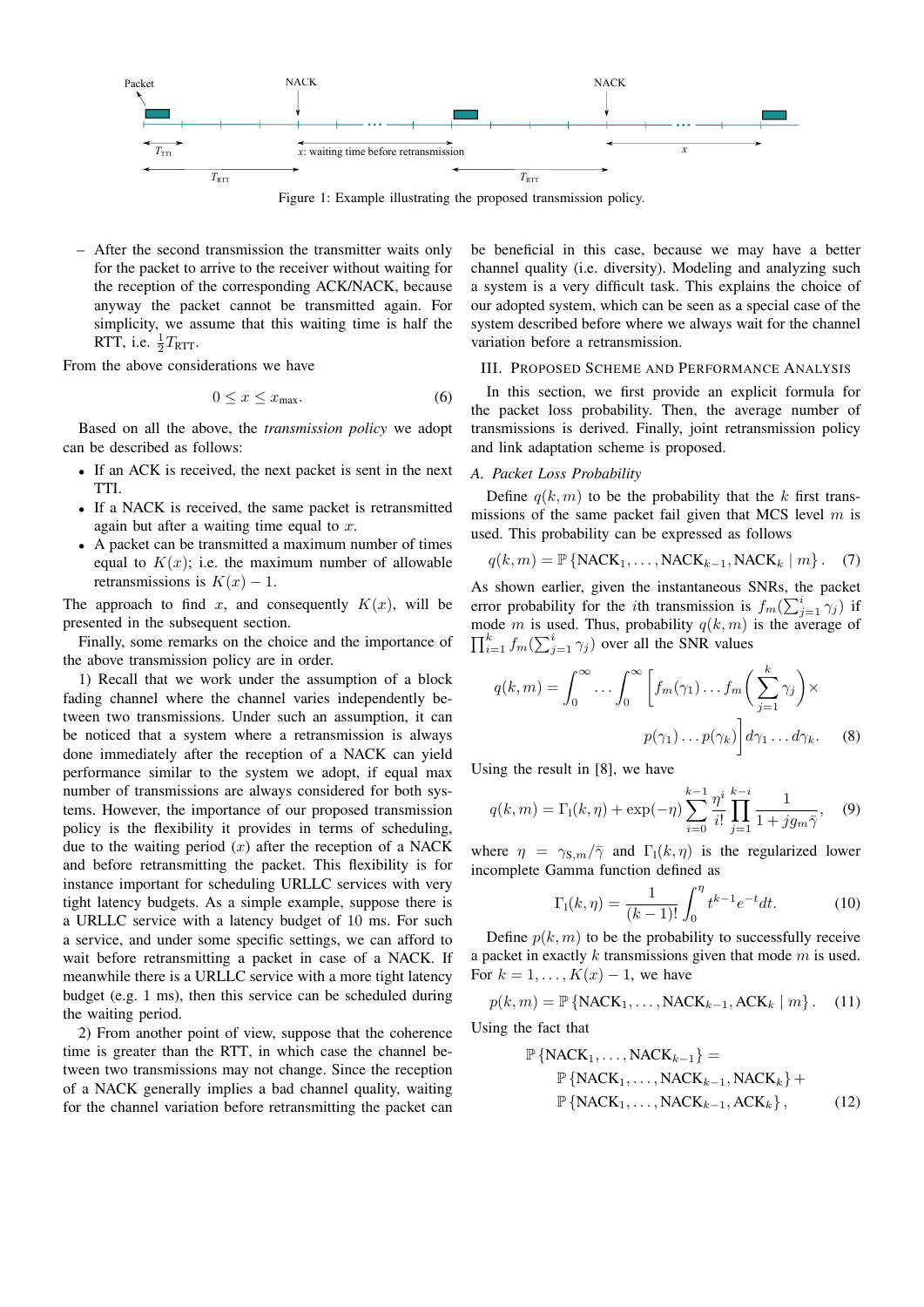for  $k = 1, \ldots, K(x) - 1$  we can write

$$
p(k,m) = q(k-1,m) - q(k,m).
$$
 (13)

At the final round  $K(x)$ , even in the case of a NACK, the transmitter moves to the next packet, so we have

$$
p(K(x), m) = 1 - \sum_{k=1}^{K(x)-1} p(k, m).
$$
 (14)

Under mode  $m$ , the Packet Error Rate (PER) is defined as the probability that after  $K(x)$  transmissions the packet is still not received correctly given that mode  $m$  is used. This probability is nothing but  $q(K(x), m)$ , and it can be written as follows

$$
q(K(x), m) =
$$
  
\n
$$
\mathbb{P}\left\{\text{NACK}_1, \dots, \text{NACK}_{K(x)} \mid m\right\} =
$$
  
\n
$$
\Gamma_1(K(x), \eta) + \exp(-\eta) \sum_{i=0}^{K(x)-1} \frac{\eta^i}{i!} \prod_{j=1}^{K(x)-i} \frac{1}{1+jg_m \bar{\gamma}},
$$
 (15)

where the second equality results from  $(9)$ .

It is worth noting that the PER can be expressed as a function of  $p(k, m)$  as  $q(K(x), m) = 1 - \sum_{k=1}^{K(x)} p(k, m)$ .

# *B. Average Number of Transmissions*

Let  $K(x, m)$  denote the average number of transmissions of the same packet given that mode  $m$  is chosen and that  $x$  is the waiting time (defined earlier). Recalling that the maximum number of transmissions is  $K(x)$ , in this case we have

$$
\bar{K}(x, m) =
$$
\n
$$
\sum_{k=1}^{K(x)} k \mathbb{P} \{ \text{packet successfully received in } k \text{ transmissions } | m \}
$$
\n
$$
\sum_{k=1}^{K(x)} k(x) \tag{46}
$$

$$
=\sum_{k=1} k p(k,m). \tag{16}
$$

Combining [\(13\)](#page-3-0), [\(14\)](#page-3-1) and [\(16\)](#page-3-2), we can express  $\bar{K}(x, m)$  as a function of  $q(k, m)$  as

$$
\bar{K}(x,m) = 1 + \sum_{k=1}^{K(x)-1} q(k,m).
$$
 (17)

Using [\(9\)](#page-2-2) and [\(17\)](#page-3-3), we can re-write  $\overline{K}(x, m)$  as

$$
\bar{K}(x,m) =
$$
\n
$$
1 + \sum_{k=1}^{K(x)-1} \Gamma_1(k,\eta) + \exp(-\eta) \sum_{i=0}^{k-1} \frac{\eta^i}{i!} \prod_{j=1}^{k-i} \frac{1}{1+jg_m \bar{\gamma}}.
$$
\n(18)

#### *C. Optimal Joint Retransmission Policy and Link Adaptation*

As alluded earlier, the main goal of this work is to minimize the resources occupied by every packet given a latency budget,  $T_{\text{lat}}$ , and a PER upper bound,  $\theta$ ; the PER bound ensures a certain level of reliability for the system. Expressed differently, our objective is to maximize the spectral efficiency for a given URLLC service. This will be done by finding the optimal

<span id="page-3-0"></span>waiting time  $x$  and MCS level  $m$ . The considered optimization problem can then be seen as a joint retransmission policy and link adaptation scheme.

Let  $S_e(x, m)$  be the *spectral efficiency* metric (in units of bits/symbol), which is defined as follows

$$
S_e(x, m) = (1 - q(K(x), m)) \frac{\log_2(\alpha(m)) \beta(m)}{\bar{K}(x, m)},
$$
 (19)

<span id="page-3-1"></span>where  $\alpha(m)$  and  $\beta(m)$  are the constellation size and coding rate, respectively, as functions of mode m. Recall that  $\overline{K}(x, m)$ is the average number of (HARQ) transmissions per packet and  $q(K(x), m)$  is the PER (given m and  $K(x)$ ).

<span id="page-3-6"></span>Our objective is to optimize  $S_e(x, m)$  under the considered constraints of latency and reliability (measured using PER). The corresponding optimization problem can be written as follows

$$
\begin{array}{ll}\text{maximize} & S_{\text{e}}(x, m) \\ x, m \end{array} \tag{20a}
$$

subject to 
$$
q(K(x), m) \le \theta
$$
, (20b)

<span id="page-3-5"></span><span id="page-3-4"></span>
$$
0 \le x \le x_{\text{max}},\tag{20c}
$$

where [\(20b\)](#page-3-4) and [\(20c\)](#page-3-5) represent the reliability and latency constraints, respectively. We next provide a simple but important result that will help us solving the optimization problem.

<span id="page-3-7"></span>Proposition 1. *With respect to* x*, the average number of transmissions,*  $\bar{K}(x, m)$ *, is a decreasing function whereas the PER,*  $q(K(x), m)$ *, is an increasing function.* 

*Proof.* From the expressions of  $q(K(x), m)$  and  $\overline{K}(x, m)$ given in [\(15\)](#page-3-6) and [\(17\)](#page-3-3), respectively, it is plain to see that the above statement holds. Indeed, for both expressions the only dependence on x is in the upper limit of the summation.  $\square$ 

<span id="page-3-2"></span>*Solving the Optimization Problem:* Recall that x and m are discrete variables since  $x$  corresponds to an integer number of TTIs and  $m$  represents the MCS level. Obviously, finding an analytical solution for the optimization problem is a very difficult task. However, since  $x$  and  $m$  are discrete variables, and based on the result of Proposition [1,](#page-3-7) we can solve this problem using simple numerical computations. Specifically, the following simple procedure can be used:

- <span id="page-3-3"></span>1) We first find all the pairs  $(x, m)$  that satisfy both the constraints in [\(20b\)](#page-3-4) and [\(20c\)](#page-3-5). The search space here can be reduced by using the fact that  $q(K(x), m)$  is an increasing function with respect to  $x$ ; see Proposition [1.](#page-3-7)
- 2) Then, among the above pairs, we find the one that yields the maximum spectral efficiency,  $S_e(x, m)$ ; ties are broken by selecting the pair with the smallest  $x$  so that a minimum latency is ensured. The resulting pair is then the solution for the optimization problem.

It is worth mentioning that for the optimization problem to have a (feasible) solution, we must have  $q(K(0), m) \leq \theta$  for at least one MCS level,  $m$ . This condition results from the fact that  $q(K(x), m)$  increases with x.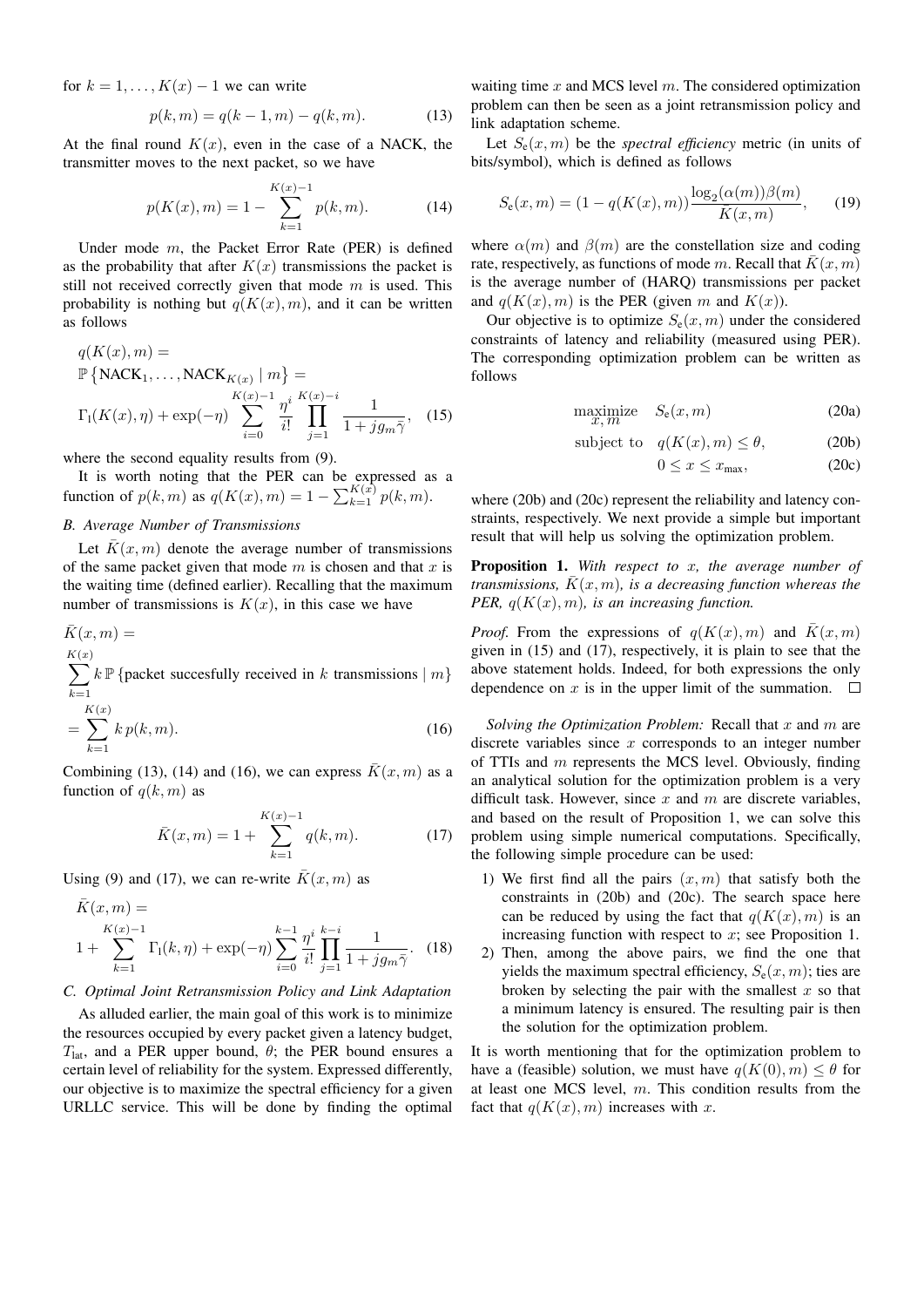Table I: Parameters for PER approximation ([\[5\]](#page-5-4))

<span id="page-4-1"></span>

|                                                     | Mode 1      | Mode 2      | Mode 3      | Mode 4  | Mode 5    | Mode 6  |
|-----------------------------------------------------|-------------|-------------|-------------|---------|-----------|---------|
| Modulation                                          | <b>BPSK</b> | <b>OPSK</b> | <b>OPSK</b> | 16-OAM  | $16$ -OAM | 64-OAM  |
| Coding Rate                                         | 1/2         | 1/2         | 3/4         | 9/16    | 3/4       | 3/4     |
| $a_m$                                               | 274.7229    | 90.2514     | 67.6181     | 50.1222 | 53.3987   | 35.3508 |
| $g_m$                                               | 7.9932      | 3.4998      | 1.6883      | 0.6644  | 0.3756    | 0.0900  |
| $\gamma_{\mathrm{S},m}(\mathrm{d}\bar{\mathrm{B}})$ | $-1.5331$   | 1.0942      | 3.9722      | 7.7021  | 10.2488   | 15.9784 |

## IV. NUMERICAL RESULTS AND DISCUSSIONS

<span id="page-4-0"></span>In this section we present numerical results. We set the packet length to 1080 bits, and we consider a convolutionally coded modulation [\[5\]](#page-5-4). Under this transmission scheme, the PER approximation parameters of [\(3\)](#page-1-2) are given in Table [I,](#page-4-1) and are the same as in [\[5\]](#page-5-4). Regarding the RTT and TTI, we consider  $T_{\text{RTT}} = 0.5$  ms and  $T_{\text{TTI}} = 0.125$  ms, which is one among many possible timing attributes related to downlink HARQ for a flexible timing approach in 5G [\[2\]](#page-5-1).

We first consider a URLLC service with latency budget  $T_{\text{lat}} = 5$  ms and reliability  $\theta = 10^{-4}$ , and we set  $\bar{\gamma} = 10$  dB. Note that here the latency budget yields a maximum waiting time  $x_{\text{max}} = 4.25$  ms, which can be computed using [\(5\)](#page-1-1).

In Figures [2](#page-4-2) and [3](#page-4-3) we depict the spectral efficiency (in bits/symbol) and the PER, respectively, for different combinations of waiting time and MCS level (i.e. mode). We point out that a base-10 log scale is used for the PER axis (in Figure [3\)](#page-4-3). It can be easily seen that, for a fixed waiting time  $x$  the PER (strictly) increases when using a higher MCS level  $(m)$ . Also, for a given MCS level, this function increases with x. More specifically, for  $x_1 \leq x_2$  we have  $q(K(x_1), m) \leq q(K(x_2), m)$ ; note that  $q(K(x_1), m) =$  $q(K(x_2), m)$  if  $K(x_1) = K(x_2)$ , where we recall that  $K(x)$ is given in [\(4\)](#page-1-3).

<span id="page-4-2"></span>

Figure 2: Spectral Efficiency vs Waiting Time  $x$  for various MCS levels, with  $\bar{\gamma} = 10$  dB and  $T_{\text{lat}} = 5$  ms.

In Figure [4,](#page-4-4) the optimal maximum number of transmissions (resulting from the optimal waiting time), denoted  $K_{opt}(\bar{\gamma})$ , and the optimal MCS level, denoted  $m_{opt}(\bar{\gamma})$ , are calculated for different values of the average SNR,  $\bar{\gamma}$ . The same URLLC service as before is considered. Note that the optimal waiting

<span id="page-4-3"></span>

Figure 3: Packet Error Rate (in base-10 log scale) vs Waiting Time x for various MCS levels, with  $\bar{\gamma} = 10$  dB and  $T_{\text{lat}} = 5$  ms.

time and the optimal MCS level are outputs of the optimization problem. It can be noticed that when  $m_{\text{opt}}(\bar{\gamma})$  is the same,  $K_{\text{opt}}(\bar{\gamma})$  decreases when  $\bar{\gamma}$  increases, which is something expected since the channel quality is, in average, better for greater  $\bar{\gamma}$ . However, when  $m_{\text{opt}}(\bar{\gamma})$  is not the same for instance for two different values of  $\bar{\gamma}$ ,  $K_{\text{opt}}(\bar{\gamma})$  does not necessarily decrease with  $\bar{\gamma}$ . This can be seen for example for  $\bar{\gamma} = 10$  dB and 11 dB, where we get  $m_{opt}(10) = 3$ ,  $m_{opt}(11) = 4$  and  $K_{\text{opt}}(10) < K_{\text{opt}}(11).$ 

<span id="page-4-4"></span>

Figure 4: Optimal Max Number of Transmissions and Optimal MCS Level vs Average SNR  $\bar{\gamma}$ , with  $T_{\text{lat}} = 5$  ms and  $\theta = 10^{-4}$ .

In Figure [5,](#page-5-10) we compare the optimal spectral efficiency  $S_e(x_{opt}(\overline{\gamma}), m_{opt}(\overline{\gamma}))$ , which is an output of the optimization